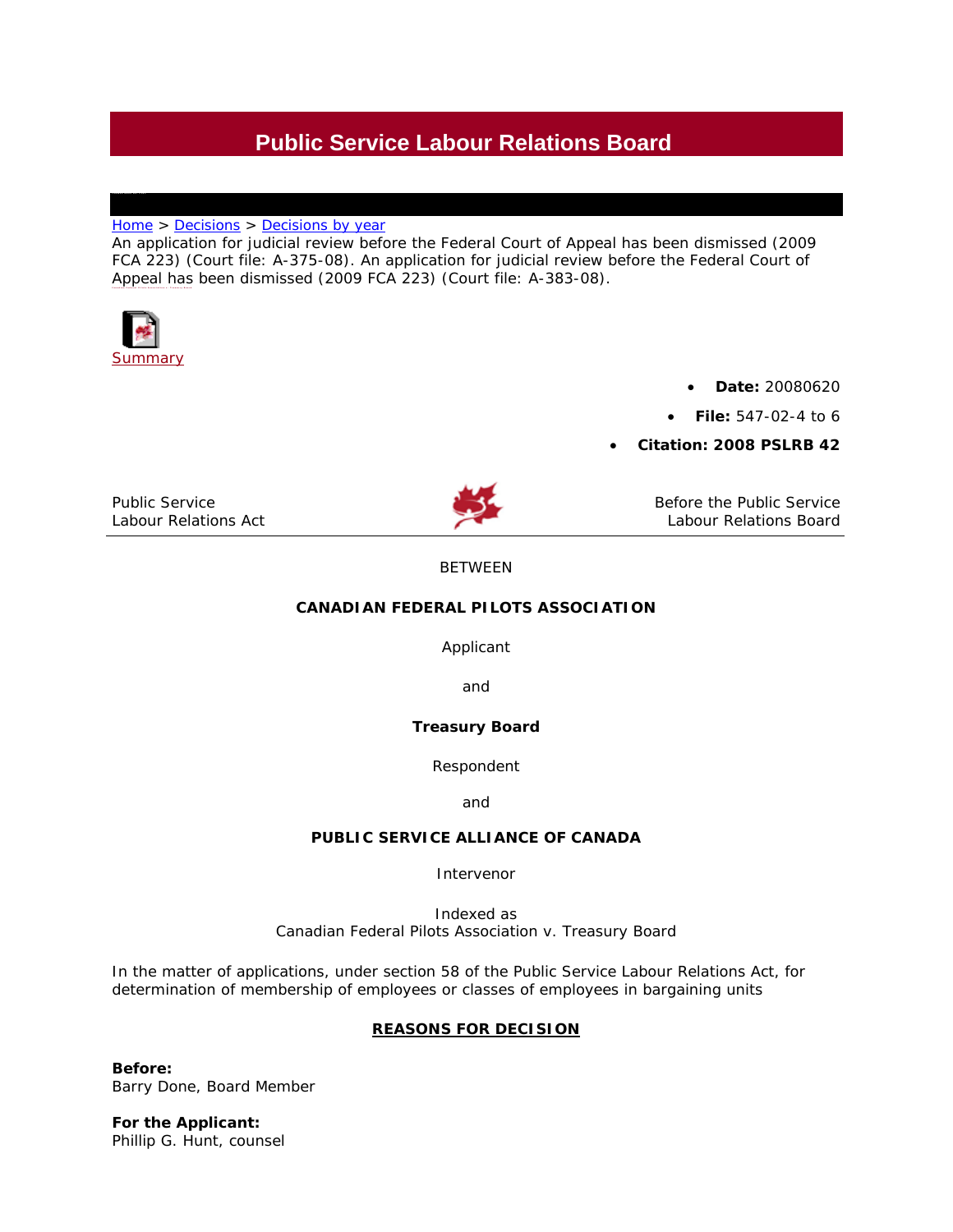**For the Respondent:**  Neil McGraw, counsel

**For the Intervenor:**  Edith Bramwell, Public Service Alliance of Canada

> Heard at Ottawa, Ontario, April 11 and 12 and November 26 to 30, 2007.

## **I. Applications before the Board**

**1** On May 25, 2006, the Canadian Federal Pilots Association (CFPA) applied under section 58 of the *Public Service Labour Relations Act* (*PSLRA*) for a determination that the incumbents of three positions be included in their Aircraft Operations (AO) group bargaining unit.

**2** The positions that are the subjects of those applications are:

- 1. Manager, Civil Aviation Contingency Operations (PSLRB File No. 547-02-4);
- 2. Superintendent, Enforcement Investigations (PSLRB File No. 547-02-;5); and
- 3. Superintendent, Aerodrome Safety (PSLRB File No. 547-02-6).

**3** It is not disputed that these positions had been included in the AO group until their job descriptions were rewritten and their classifications altered accordingly. The essence of the change to the duties and responsibilities of the three positions is that the requirement to hold a current pilot's licence was deleted as well as the need for recent experience piloting an aircraft.

**4** The new classifications resulted in the three positions being moved from the AO group to the Program and Administrative Services (PAS) and Technical Services (TC) groups —bargaining units that belong to the Public Service Alliance of Canada.

**5** Hearings were scheduled for May 2006 and January 2007, but the parties were unable to proceed. Ultimately, a hearing took place over seven days in 2007: April 11 and 12 and November 26 to 30. At the hearing, eight witnesses testified and 28 exhibits were filed.

**6** The applications by the CFPA are brought under section 58 of the *PSLRA*, which states:

58. On application by the employer or the employee organization affected, the Board *must determine every question that arises as to whether any employee or class of employees is included in a bargaining unit determined by the Board to constitute a unit appropriate for collective bargaining, or is included in any other unit.* 

**7** The employer has the unfettered right to assign duties, classify positions and organize the public service. None of these can form any part of the determination. Rather, it is for me to examine the duties performed by the incumbents of these positions and compare those duties to the duties specified in the relevant group definitions – AO, PAS and TC. Moreover, within those duties I must pay special attention to the primary involvement of those who perform the duties or, as the AO group definition states, the duties that form the "primary purpose" of the positions.

**8** The CFPA as applicant accepts the burden of proving that both the primary involvement and the primary purpose of the positions in dispute are found within the AO group definition.

**9** Reading the case law on related issues, it becomes clear that my goal should be to determine the best fit in order to place these positions into their proper bargaining units, and not necessarily a perfect fit. Indeed, Edith Bramwell, the intervenor's representative, said, on behalf of the intervenor, that: "A perfect fit is not necessary or even particularly likely." Fortunately,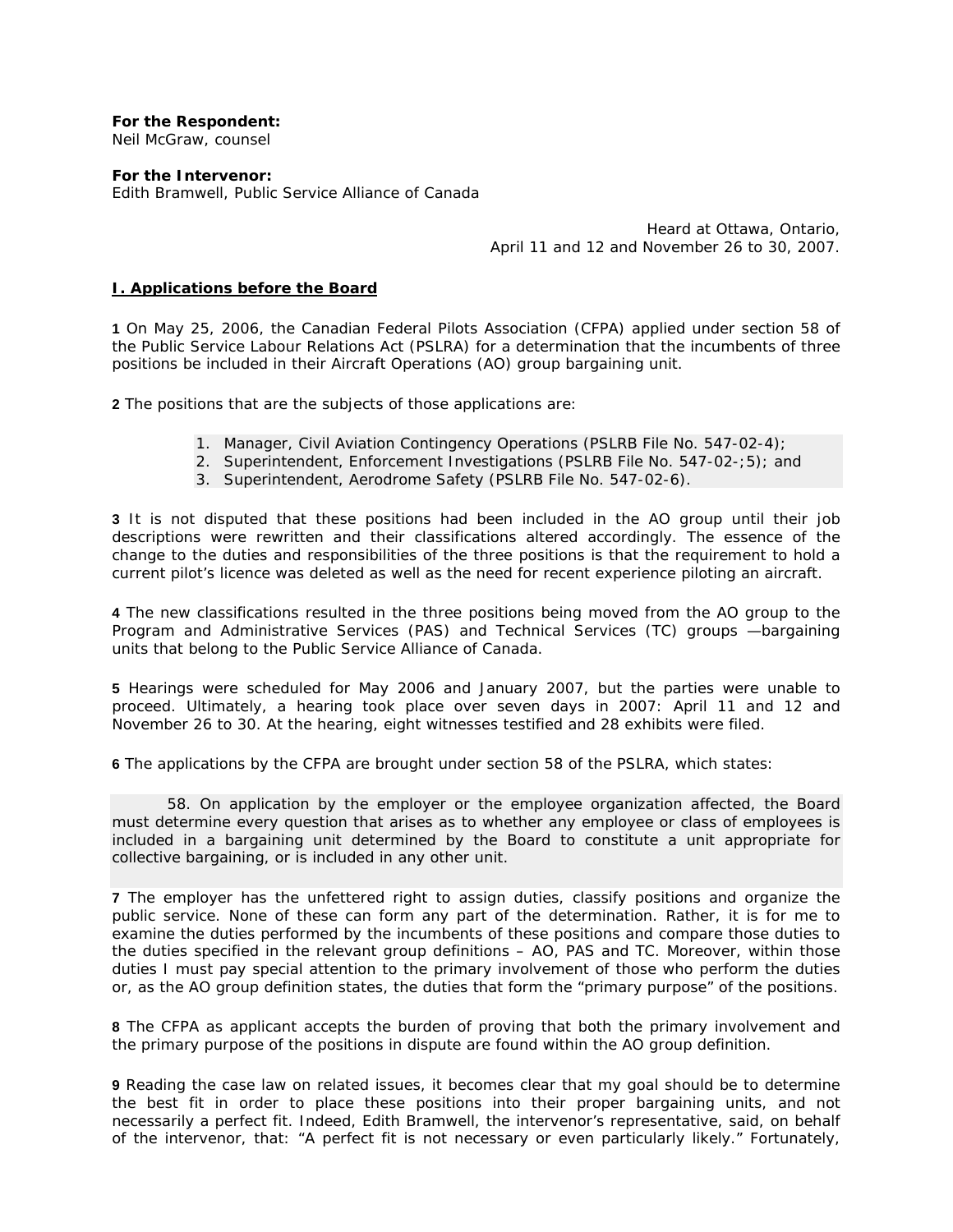both the applicant and the respondent agree and urge me to look for a "best-fit" in their submissions.

**10** The format for group definitions, at least the group definitions I am concerned with, seems both consistent and, at first blush, reasonably easy to work with: a general description followed by more specific inclusions and exclusions sections. Both the respondent and the intervenor urge me to dismiss the application on the strength of the exclusions portion of the AO group definition: "Also excluded are positions in which experience as an aircraft pilot and a valid pilot's licence are not mandatory." They argue that, as the employer has the right to assign duties —to create a work description —and none of the work descriptions requires either the holding of a pilot's licence or the need for experience as a pilot, recent or otherwise, that, in itself, determines the matter.

**11** Surely that is too simplistic an approach. One that would preclude the Public Service Labour Relations Board ("the Board") from fulfilling one of its statutory obligations, which is to oversee and ultimately to decide the proper composition of bargaining units. Moreover, it glosses over the thrust of a group definition, which is to look at what positions are primarily involved with and their primary purposes. For those reasons, while I will consider the exclusions section, I will not consider it in isolation without due regard for other equally compelling criteria.

#### **A. The first application**

**12** The CFPA filed an application for employees occupying the position of manager, Civil Aviation Contingency Operations (CACO). At the time of the application and of the hearing, there was only one employee who was the subject of the application. What the CFPA is in fact seeking is a return to what was the situation prior to the reclassification of this position, which happened in March 2003.

**13** Exhibits A-9, A-10 and A-10(A) describe the duties of the manager or chief of CACO. In order, they are:

- 1. Exhibit A-9: Work Description, PM-06, position NCRL-;21198, Department of Transport, Ottawa (effective February 1, 2003; last updated May 20, 2003);
- 2. Exhibit A-10: Work Description, AO-CAI-04, position 0917 (effective April 1, 1996); and
- 3. Exhibit A-10(A): Work Description, AO-CAI-05, position ADC-0917 (no effective date; signature date October 1999).

**14** As the application was filed on May 25, 2006, the relevant work description is Exhibit A-9, the most recent work description, effective February 1, 2003. No issue was raised concerning the delay in the application, between March 2003 and May 2006. I do note, however, that for the past five years the duties have been and continue to be performed by an incumbent who has neither a pilot's licence nor experience.

**15** Exhibit A-9, the work description for the position, is a draft version and is not signed as being either accurate or authorized. However, the testimony of two witnesses confirmed that it is both current and applicable. Denis Brunelle reports to and has acted in that position and recognizes the duties. Indeed, he stated that there is a great overlap between his own duties as contingency planning, exercise and operations inspector and the manager's. Jennifer Taylor, Director, CACO, stated that the duties shown in the AO group definition are both current and accurate.

**16** The approach suggested by Philémon Paquette, witness for the CFPA, to allocate a job to an occupational group is to consider the title, the client-service results and the key activities delineated in the work description. Simply put, this job assumes overall responsibility for ensuring the safe continuation of civil air transportation. That is accomplished by considering a range of future occurrences that may impede safe transportation and by developing appropriate strategies to deal with them. Finally, training the responsible personnel in those various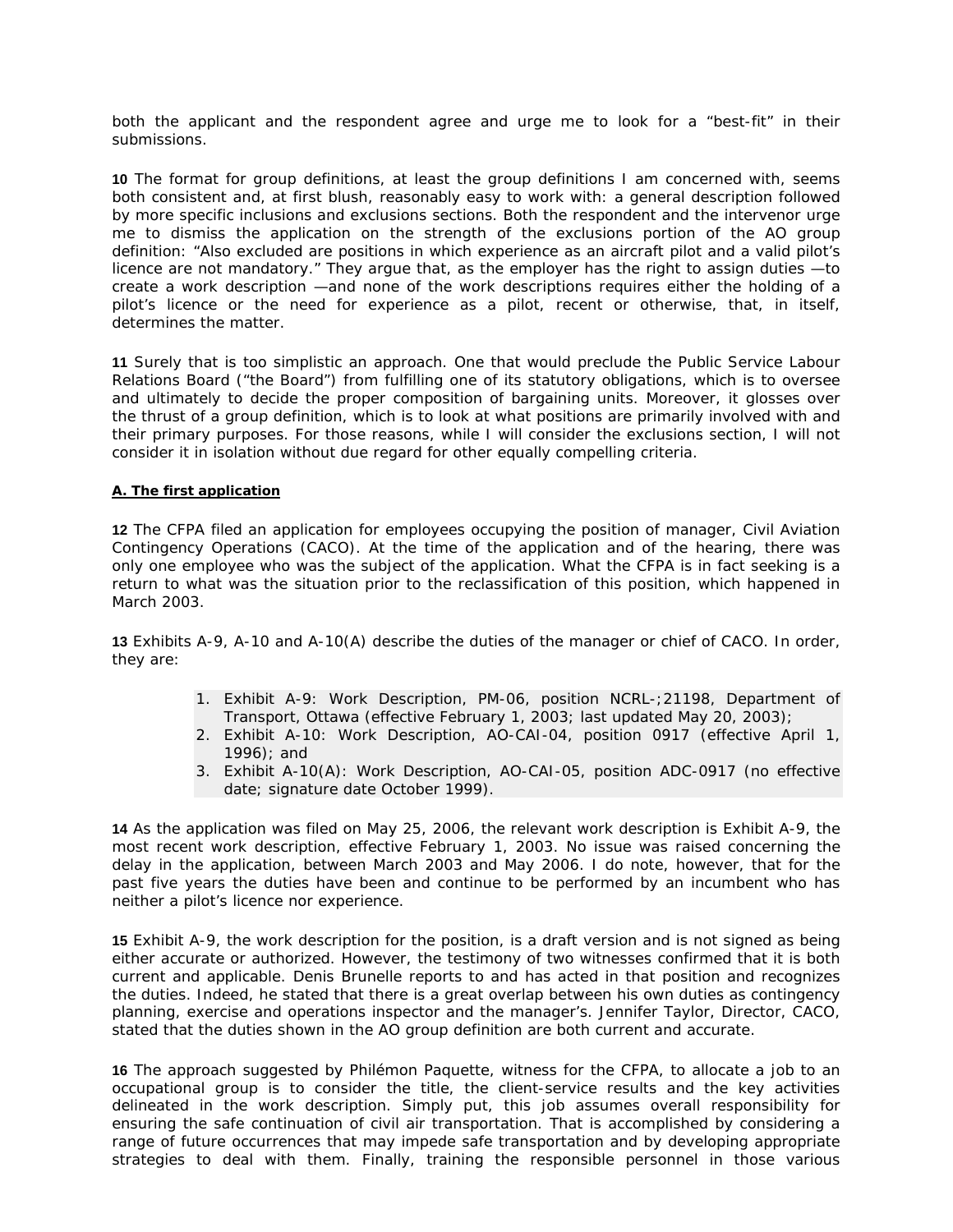strategies. Mr. Brunelle provided examples such as diverting air traffic for purposes of quarantine, dealing with nuclear contamination, in-flight incidents, terrorism, diverting traffic as a result of the 9/11 situation, and selecting a safe diversion site for the NASA space shuttle when it is in Canadian airspace. Mr. Brunelle also discussed his role in training personnel in contingency plans.

**17** I have no hesitation in concluding that those duties comprise the primary purpose of the job and fall squarely under the inclusions section of the AO group definition. Indeed, the definition provides that the position need only be responsible for "one or more" of the listed inclusions. I find that this job's primary purpose includes responsibility for at least four of those inclusions. Inclusion 1(*e*) would suffice on its own:

*the validation and dissemination of aeronautical information and the planning and management of civil air transportation systems during contingency periods;*

[Emphasis added]

**18** This position also meets at least three other inclusions:

*1.* (a) the determination of requirements and the developments of operational *procedures;* 

*(b) the determination of aviation operational requirements for airports, support facilities;* 

*…* 

*…* 

- *2. the delivery of staff training to ensure the maintenance of operational standards;*
- *6. the leadership of any of the above activities.*

**19** Having determined that the position meets at least one of the inclusions requirements and the more general group definition, what am I to make of the exclusions section that seems to be at odds with the inclusions section? I return to the respondent's opening statement, shared by the intervenor, that if a pilot's experience and licence are not mandatory, the position must be excluded from the AO group. When asked whether a position that meets an exclusion factor of a group definition must automatically be excluded, Mr. Paquette's answered as follows: "It depends. To exclude a position from a group, the exclusions statement has to be consistent with the work." He went on to say that the crux in allocation to a bargaining unit is the position's primary purpose. That can only be determined by examining the position's key activities.

**20** I think that the inclusions/exclusions dilemma can be resolved by applying the traditional "best fit" approach. Patricia Power, Acting Director General of Policy, Strategy and Classification, said that I should look at all related groups that seem possible. As more than one group might be a fit, one should choose the "best fit". As pointed out earlier, the intervenor agrees, as do both the applicant and the respondent.

**21** Clearly, a reasonable argument can be made for inclusion in the PAS group definition. That is until one reads the exclusions section. Having found that the primary purpose of this job is included in the AO group definition, to use the respondent's argument it must be excluded from the PAS group: "Positions excluded from the PAS group are those whose primary purpose is included in the definition of any other group." The best fit for this position is in the AO group.

#### **B. The second application**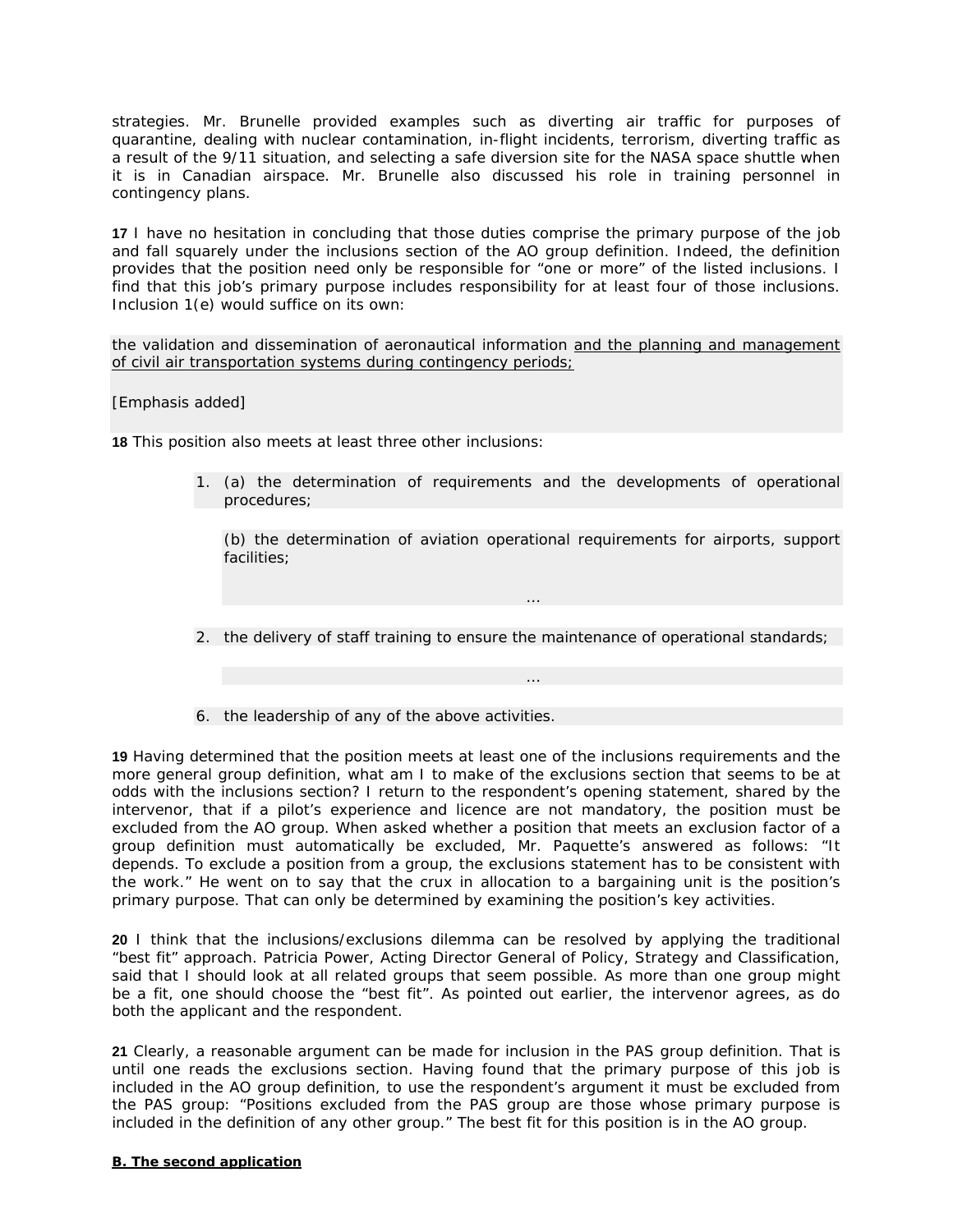**22** The CFPA again seeks the return of a position formerly included in the AO group. This time it is the position of superintendent, Enforcement Investigations, which is allocated to the TC group, a group for which the intervenor is certified. The position was removed from the AO group in 2001 when the requirement for a pilot's licence was deleted.

**23** Three work descriptions were submitted for this position:

- 1. Exhibit A-18: last updated on December 20, 1999;
- 2. Exhibit A-3: position PRAL-8476, classified TI-07, Edmonton, last updated April 25, 2001; and
- 3. Exhibit A-2: position ACE-;03366, classified AO-CAI-03, last updated April 25, 2001.

**24** This application comes more than five years after the position was removed from the AO group. No issue was raised concerning the delay.

**25** On the second day of hearing, I was advised that all parties agreed that work description Exhibit A-3 (above) accurately reflects the current duties of the position. In addition, Richard Gagnon, who is a civil aviation safety inspector in Winnipeg, reports to and has acted in this position. In his substantive position, Mr. Gagnon is part of a six-; person team investigating aviation occurrences. The superintendent receives occurrence reports from NavCanada and can either investigate them himself or assign them to an inspector if the superintendent feels that an investigation is warranted.

**26** At the conclusion of an investigation, a final case report with recommendations is sent to the superintendent, "who has the final say" on any sanction to be imposed. Inspectors work primarily with the *Aeronautics Act* and the *Canadian Aviation Regulations*. A determination is made whether a violation of the *Aeronautics Act* or the *Canadian Aviation Regulations* has occurred. Part of the enforcement/investigation role is to conduct safety studies and random checks and to potentially ground a plane with a follow up with the pilot, the mechanical inspector and/or the manufacturer. The superintendent may assist in an investigation as part of the team but primarily his role is to oversee and manage logistics, case assignments and schedules.

**27** Mr. Gagnon believes that recent experience as a pilot is required to fulfill the key activities of the position, such as understanding a complaint concerning a GPS approach, which is new technology. In his opinion, it helps to be a pilot to determine whether a situation is serious enough to warrant an investigation and whether it is a major or a minor occurrence, to explain the legislation, or to recognize a safety problem. On the other hand, the superintendent consults with his team, some of whom are pilots. In Winnipeg, where the witness works, piloting aircraft represents approximately 10 percent of the superintendent's time. A superintendent need not be an aircraft maintenance engineer, as he can speak to one on parts of a report that he may not technically understand.

**28** Catherine Fletcher is the regional director for the Prairie and Northern Region and is the supervisor of all three positions that are the subject of these applications. The superintendent of enforcement's job involves handling finance and human resources as well as assessing staff and imposing monetary penalties, training, and assigning of files for investigation. As supervisor of the superintendant position, she wants an incumbent who has managerial competence, especially in law and tribunal proceedings, and is not concerned that the incumbent is not a pilot, even when the superintendent acts as regional manager. Ms. Fletcher supervises two superintendent positions in enforcement – one a TI-07, the other an AO – and they discuss issues together.

**29** Turning to the pith and substance of the job, or its primary purpose, the testimony I have heard is consistent with the overall description under the heading Client Service Results and the specific tasks as outlined under Key Activities. In a nutshell, this position has overall responsibility to manage the enforcement of the *Aeronautics Act* and the *Canadian Aviation*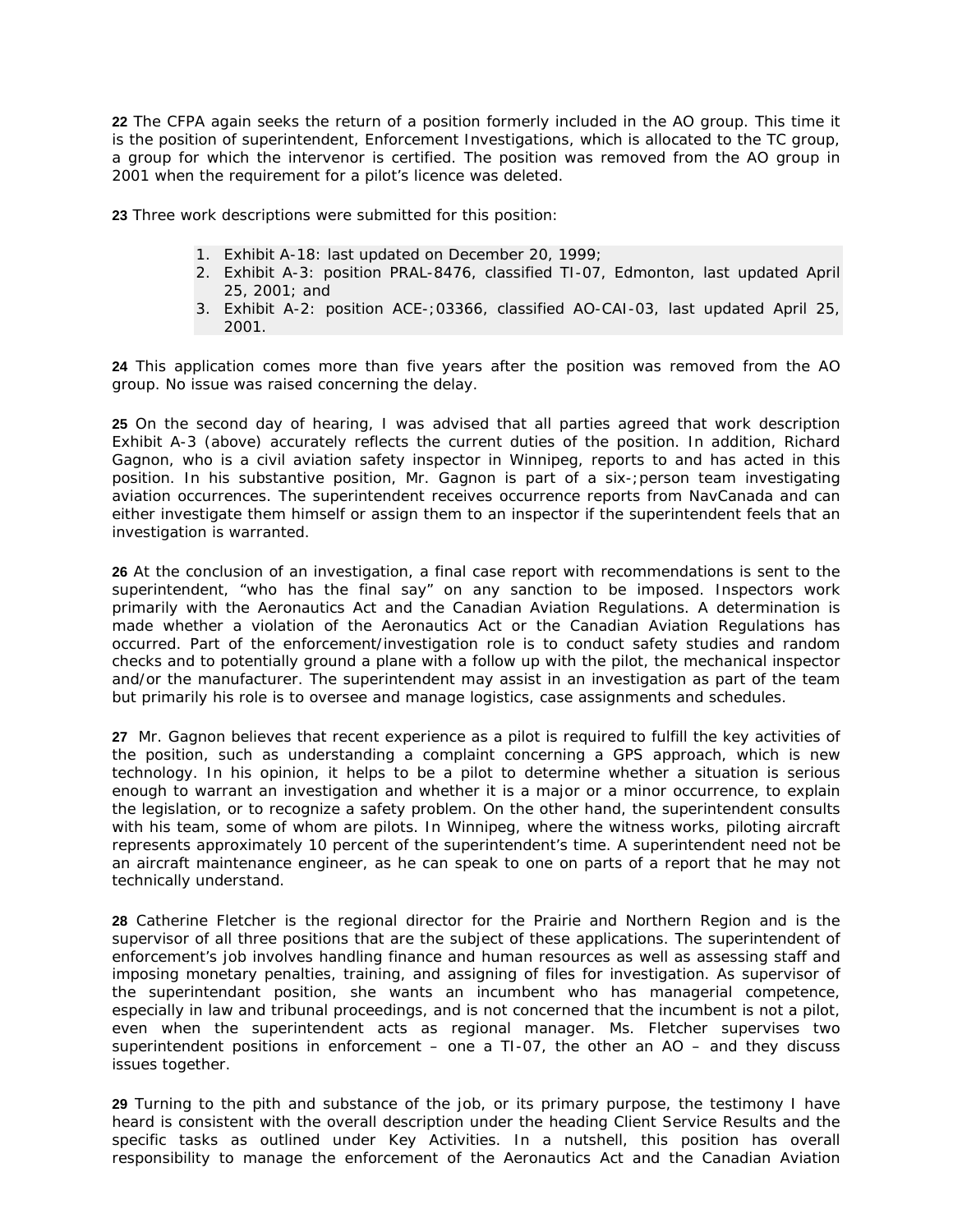*Regulations* to ensure the safety of Canadian civil aviation. In the overall description of the AO group, it states that the primary responsibilities are, among others, regulating aircraft and aircraft operators, developing aviation legislation and information and ensuring compliance with the legislation and regulations. For greater clarity, the inclusions section specifies activities that must be a primary purpose of the position. Of note and relevant to the duties of this position are:

> *1.* (a) the determination of requirements and the development of operational *procedures;*

*(c) the investigation of aviation occurrences, the conduct of safety studies, and the identification of and the communication of information relating to safety deficiencies;* 

*…* 

*(d) the enforcement of aviation legislation to ensure an adequate level of safety for the national civil air transportation systems;* 

**30** As I have said in the previous application (PSLRB File No. 547-02-4), only one of the inclusions need be a primary purpose to bring the position under the AO group definition. In this case there are three, with 1(*c*) and (*d*) above being so spot-;on as to render further review superfluous.

**31** I have no doubt that recent experience as a pilot and the possession of a current pilot's licence would enhance the performance of the duties or, to quote Mr. Gagnon, "it would help". However, the exclusions section, which would exclude all positions from the AO group where a pilot's licence and experience are not mandatory, is not the prevailing or determining factor. Paramount in my analysis is the application of the "best fit" rule. While many groups might be "a" fit, only one group can be a "best fit," and that is the AO group.

**32** The position is currently allocated to the TC group. A careful reading of the inclusions to determine what is pivotal to positions in this group makes it abundantly clear that if a fit exists at all, it is a poor fit. Moreover, as in the previous application, the exclusions statement, which excludes positions whose primary purpose is included in the definition of any other group, operates against the employer and intervenor, as I have already found that the primary purpose of the position is included in the AO group definition.

#### **C. The third application**

**33** The CFPA has applied for a determination that the position of superintendent, Aerodrome Safety, presently included in the TC group, is more properly included in the AO group. Three work descriptions were submitted for this position:

- 1. Exhibit A-25: position ACE-02719, Edmonton (final version);
- 2. Exhibit A-27: position PRAL-19826, classified TI-07, Edmonton (draft version; last updated on October 7, 2005); and
- 3. Exhibit A-7: position PRAL-19826, Edmonton (final version; last updated on December 15, 2000; reviewed on April 7, 2006).

**34** In addition to the work descriptions, Duncan Wilson, for the CFPA, and Ms. Fletcher, for the respondent, gave evidence concerning the superintendent, Aerodrome Safety position. Both Mr. Wilson and Ms. Fletcher agreed that the Exhibit A-; 7 work description was accurate; Ms. Fletcher helped in the drafting of that work description.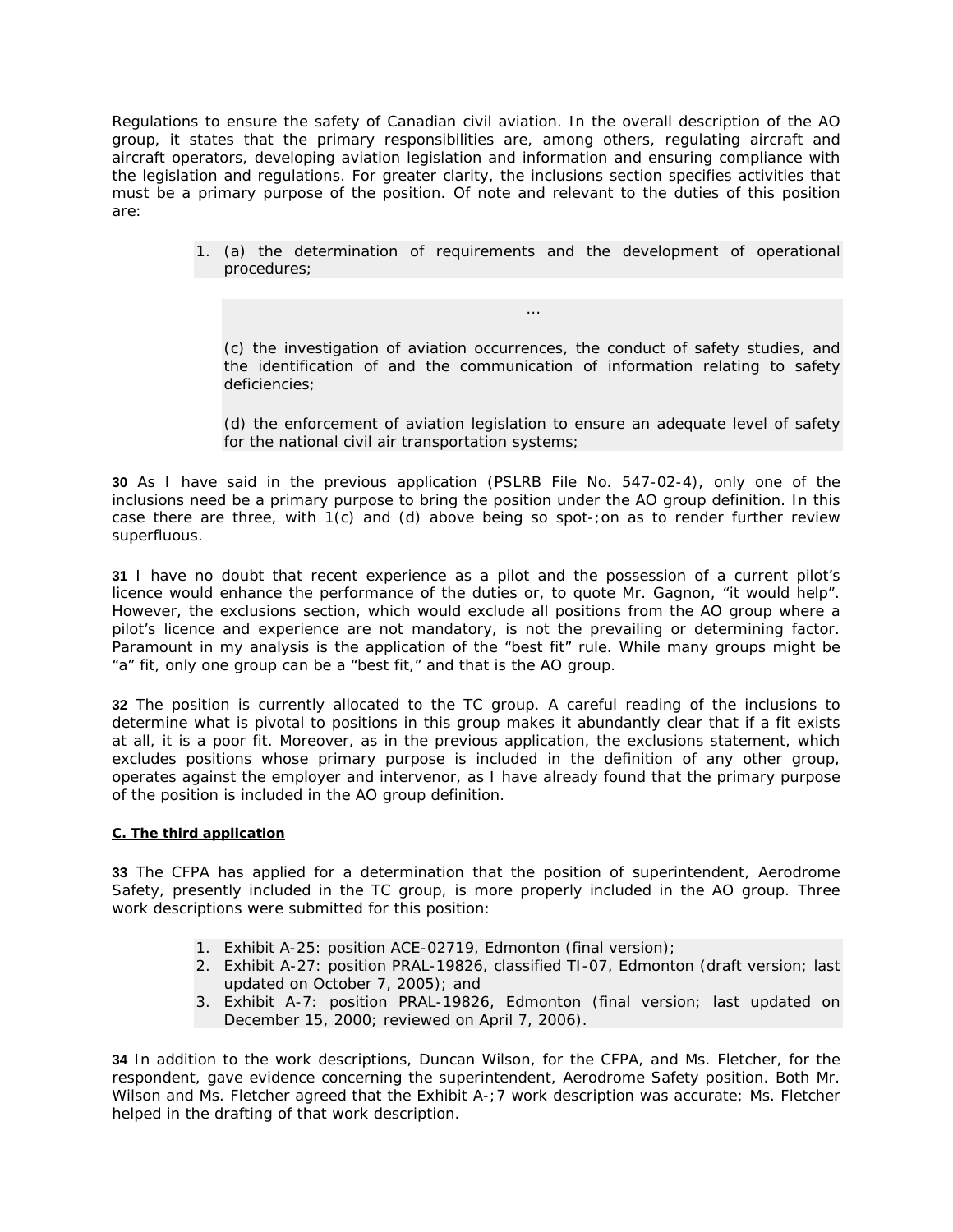**35** Mr. Wilson was a civil aviation safety inspector in Edmonton until November 2007. He reported to the superintendent position and has acted in that position. There is an annual inspection of the airport and an audit done on a three- to five-year cycle. Mr. Wilson believes that his pilot experience helped him perform the superintendent's duties on an acting basis. He gave examples of how he used his pilot experience to respond when the airport manager did not understand the need for a continuous line from the runway to the gate and to provide guidance and input on lighting requirements for low-visibility approaches. As well, he used his pilot experience to help an inspector determine the proper location for a glide-path transmitter and to provide input on the appropriate selection of a route into the Arctic. Nonetheless, he believes that the present incumbent of the superintendent position, who is not a pilot, is able to do his job. Nor does he believe he should not be reporting to a non-pilot superintendent.

**36** Ms. Fletcher has been the regional director of the Prairies and Northern Region since 2006 and supervises the superintendent, Aerodrome Safety. Generally speaking, the superintendent is responsible for ensuring compliance with safety standards. Specifically, the superintendent identifies hazards, manages both financial and human resources, recommends strategies, standards and practices, and sits on various committees and working groups.

**37** Once again, the preferred approach is to determine in which group this position best fits, having first determined the primary purpose of the position. The primary purpose of the job is to ensure that all airports, air carriers and aviation personnel comply with existing safety regulations and standards. To achieve that goal, the incumbent and his team conduct inspections and audits, provide advice to regulatory authorities, consult on regulatory standards, provide safety awareness through presentations, and determine both immediate and longer-;term corrective action as a result of audit and inspection findings, and interpret regulations and standards.

**38** To begin with, these duties seem to fall within the general AO group definition, which states that:

*… positions that are primarily involved in inspecting, licensing and regulating aircraft, aviation personnel, air carriers, aircraft operations and airports and supporting facilities; determining certification; developing aviation legislation, standards and information and ensuring compliance with them…* 

**39** If in any doubt that this position is a fit, the following inclusions seem to remove that doubt:

*1. (a) the determination of requirements and the development of operational procedures;* 

*(c) … the conduct of safety studies, and the identification of and the communication of information relating to safety deficiencies;* 

*…* 

*(d) the enforcement of aviation legislation to ensure an adequate level of safety for the national civil air transportation systems;* 

*6. the leadership of any of the above activities.* 

**40** So, clearly it is a fit. But is it the best fit? Turning to the group definition for the TC group, the group in which this position is presently allocated, the overall group definition seems, at least, a loose fit. The primary involvement is the performance, inspection and leadership of "skilled

*…*